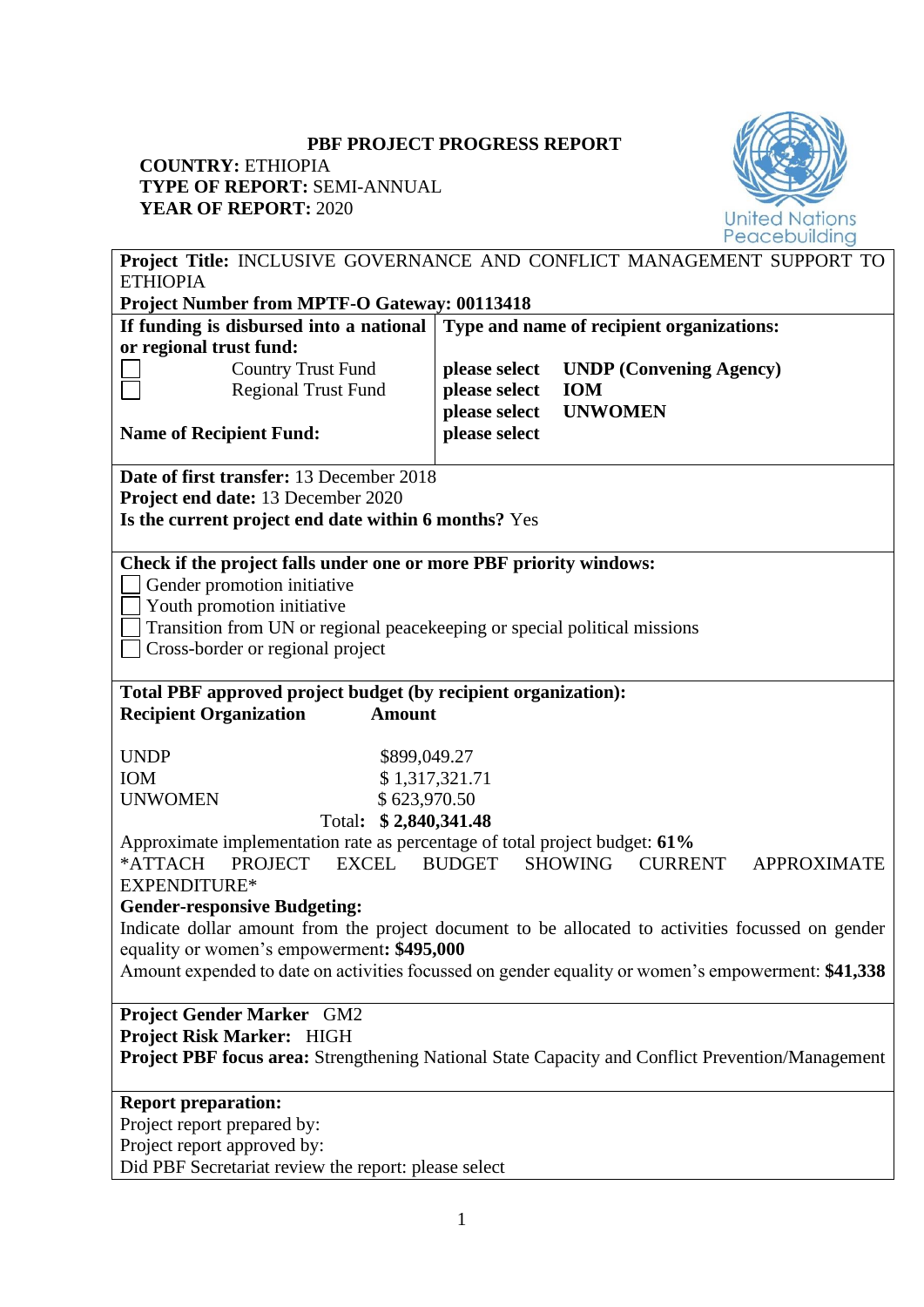# **PART 1: OVERALL PROJECT PROGRESS**

#### The **status of the project**:

At this time of reporting (July 2020), the project is at the last phase of its implementation cycle following the readjustment and extension of the project end date from  $13<sup>th</sup>$  of June 2020 to  $13<sup>th</sup>$ December 2020.The project readjustment has been the result of the long negotiation and agreement between the Ministry of Peace (MoP) and recipient UN agencies with the aim to respond to the emerging new priorities of the Ministry and of the country more broadly, including institutional restructuring of MoP, the national geopolitical context and the unprecedented COVID 19 pandemic that hit Ethiopia since  $13<sup>th</sup>$  March 2020. The process was also entrusted with the basic principle and guidance of the PBF on the overall project adjustment and COVID 19 response interventions coupled with the close follow up and generous technical support and understanding of the complex challenge by the PBF support office in New York.

As a result of the readjustment, the policy level intervention (Outcome 1) is now partially refocusing to building the institutional capacity of MoP and Ethiopian Reconciliation Commission (ERC) in order to mitigate social tensions that may arise as a result of the socioeconomic impact of the COVID-19 pandemic, the State of Emergency and the postponement of the national elections. Additionally, resource is reallocated to (Outcome 2, Output 1.4) with the aim of increasing the national solidarity in the response to COVID-19 through mobilizing national and community level groups. The objective is to promote peaceful co-existence, combat hate speech and stigmatizations, and exchange best practices.

Besides, along with the adjustment process, regional/community/ level progress were made to strengthen the capacity of local government actors and institutions for a gender responsive and transformative peacebuilding initiatives and to create a systematic intra and inter conflict prevention and management and coordination mechanisms in the targeted Oromia, SNNPR and Somali regional states .

#### **Significant project-related events anticipated in the next six months:**

In the remaining five months (July-December 2020), the project will focus on supporting the Government of Ethiopia/MoP/ to increase the engagement of national and local groups for solidarity in response to COVID-19. It will also focus on promoting peaceful co-existence at a time of the uncertainty caused the spread of the pandemic as well as the political tension that has been rising lately.

Among the major activities will also be the technical support to the National Reconciliation Commission to strengthen its capacity to steer national dialogue and reconciliation processes in the country and also to strongly peruse on the development of the peacebuilding strategy through the technical team that is recently established by MoP. Major events such as policy dialogues on the role of youth and women to help communities recover and build peace, online forum for young men and women to exchange best practices and lastly, new ideas on responding to COVID-19, building social cohesion and sustainable peace will be supported. On top of this, the project will also finalize ongoing studies and operationalization of the peace education manual to augment the ongoing local and national mobilization of communities for solidarity and social actions. The project final evaluation will also be one of the major activities which will be initiated in this reporting period.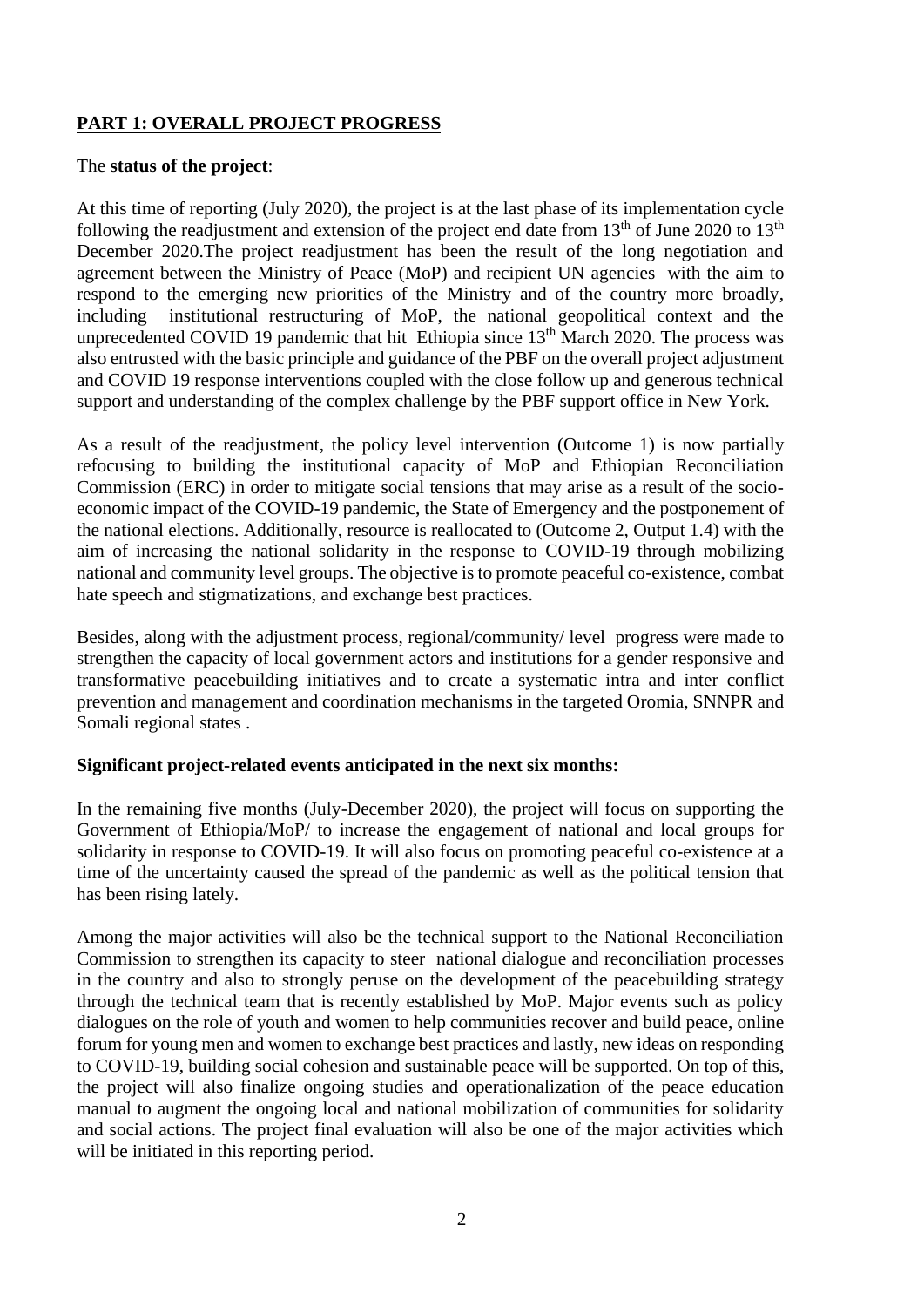### **The main structural, institutional or societal level change the project has contributed to**: -

Since the outset of the project (January 2019) investments that could contribute to some structural and societal changes at national and local level were made. The noticeable contributions of the project investment in this regard are briefly presented below:

**Intra and Inter-reginal conflict management and prevention and coordination mechanisms created:** With its bottom up community level planning approach to dealing with the root causes of conflict in the targeted regions, the project manged to create voluntary based intra and inter coordination mechanisms (task forces) and dialogue platforms at the targeted districts<sup>1</sup> of Oromia, Somali and SNNP regional states. These have helped the targeted communities to participate in the dialogue platform and to identify common grounds or any other dormant issues to foster peaceful co-existence in the community and deter violent conflicts. The coordination task forces also manged to link officials from the adjacent local government actors of the two clusters (Oromia-Somali and Oromia and SNNPR) to deal with peacebuilding and security issues in an integrated and coordinated manner. As a result of these platforms created by the project, the communities have also identified the common social services (schools and health posts) to be rehabilitated as they claimed to serve as common facilities of both communities to nurture and sustain peace. Schools are epicentres to advance peace education and as per the demand from the communities, the project manged to rehabilitate and furnish 47 schools (13 in SNNPR and 34 in Oromia Region) which were damaged during the conflicts.

**The capacity of government and non-government actors strengthened:** the project managed to address the knowledge and skills gaps of 694 (574 Male and 120 Female) experts and senior staffs of key government institutions<sup>2</sup> on various peacebuilding and conflict management topics<sup>3</sup>. The knowledge and skillsets acquired by these key government actors means conflict management, prevention and gender sensitive peacebuilding efforts of these key institutions at national and regional level have been intensified.

**Establishment of Women Peace Forum:** Women Peace Forum were established in Oromia and Somali Regional states. This contribution of the project addresses the structural problems of women to voice their concerns as victims of the ongoing conflict as well as to play their role as peacebuilders and change agents. The establishment of these forums has also been a significant step forward in creating a united women's front for a decisive role in preventing conflict and building peace in the communities and beyond.

#### **Human impact**: -

A government official at the federal level who participated in the CEWARN training quoted as saying: "*We are grateful to receive this training on CEWARN. Although, I have been in this field for a long time I hadn't received technical training that could match my practical experience. I learned new approaches, methodologies that now I can apply to my work*".

<sup>&</sup>lt;sup>1</sup> Intra dialogues in Meiso, Babile, Gursum (both sides) and in Chinaksan and Tuluguled and Inter Dialogues through the task forces in in Wolrane for both the Meiso woreda (Oromia-Somali), Derer-Arba for both Babile Woreda (Oromia-Somali), Kasa-Oromia for both Gursum (Oromia-Somali) and lastly in Chinakson for Tuluguled and Chinakso.

<sup>&</sup>lt;sup>2</sup> Ministry of Peace, Regional Security and Administration Bureaus, Justice Bureaus, the regional Police, Women, Children and Youth Bureaus, Disaster and Risk Management Bureaus including the National Broadcasting authority, public and private media houses and development sector ministries.

<sup>&</sup>lt;sup>3</sup> Peacebuilding and conflict transformation, conflict management and prevention, rule of law, dialogue facilitation, gender responsive conflict reporting, peace journalism and peacebuilding, conflict sensitive development journalism and conflict sensitive reporting, durable solutions, trauma healing, conflict early warning and response mechanism were the topics covered by the various trainings provided by the project.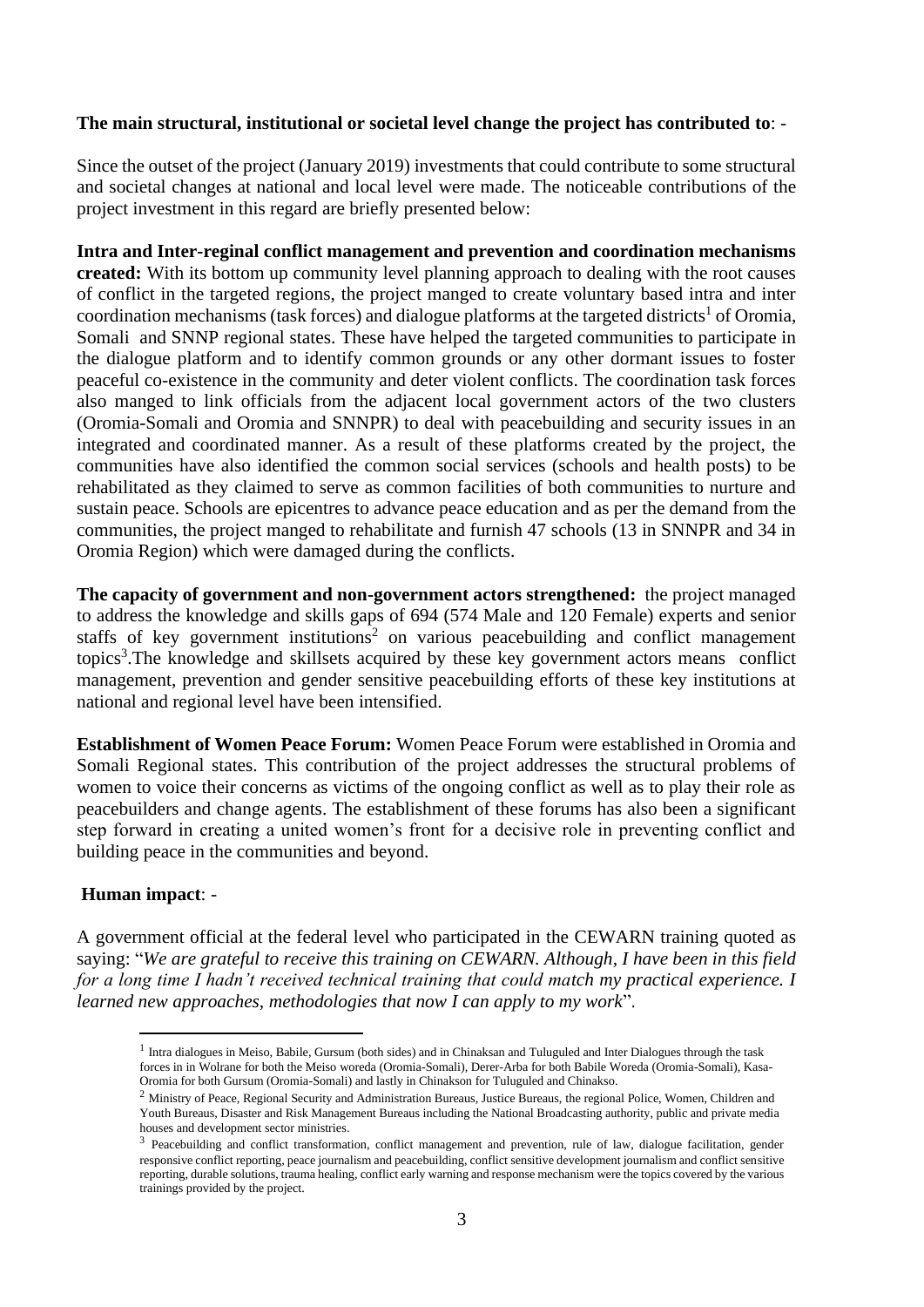In Somali region of Ethiopia, role of women in peace building is very limited. Through establishing Women Peace Forum, women came to discuss issue of peace which is considered as men's concern. Coming together as women and starting a discussion on conflict resolution and peace building is a big step forward in a social environment where women are traditionally excluded from governance, peace building and conflict resolution. The forum and discussions started have a catalyst effect on changing the gender roles, where women will play a more active role as peace makers and change agents in their communities.

## **PART II: RESULT PROGRESS BY PROJECT OUTCOME**

**Outcome 1:** The Government of Ethiopia develops/adopts a national peacebuilding strategy through an inclusive and evidence- based process/supporting national reconciliation and peacebuilding efforts (during the political transition)

#### **Rate the current status of the outcome progress: Off Track**

#### **Progress summary:** *(3000-character limit)*

Support to a comprehensive strategy for peacebuilding has long been an initiative that was hoped for the government to embark on more systematically. Based on official request from the MoP, the PBF project has also been investing to strengthen the capacity of government and non-government actors for inclusive and effective development process of the peacebuilding strategy. A senior technical advisor has also been deployed to the MoP to support in this endeavour. Different reports including stakeholders mapping, capacity assessment, and mainstreaming durable solutions options for peacebuilding have also been produced with the aim of informing the process of the national peacebuilding strategy. However, major progress hasn't been made on this front despite the unwavering interest of the MoP to set the peacebuilding priorities of the country through the development of the peacebuilding strategy. The internal restructuring process that required a significant amount of time and ad hoc priority setting to respond to emerging peace and security crises in the country have been challenges for the Ministry not to focus on the strategic issues. Moreover, given the sensitivities and security concerns involved, the Ministry was less enthusiastic to go ahead with an in-depth conflict analysis and the development of peacebuilding strategy by involving international/external partners.

More recently, the MoP formally reiterated its commitment to develop the strategy. The PBF team is informed that a task force/technical team/ that is solely tasked for the development of the national peacebuilding strategy has been established by the senior leadership. This has become a manifestation of the MoP's stand to peruse on the peacebuilding strategy development with its own internal capacity. As per the Ministry's direction, the work plan of this taskforce is expected to flesh out the specific areas of support by the PBF project and other similar initiatives. The project remains committed to providing the required technical or financial support up on the explicit requests of the MoP within the remaining project period.

On the other hand, considering the official requests of MoP, the evolving political context and the increasing threat of COVID 19 pandemic in the country, the project is also readjusted by redirecting resources to respond to the capacity building needs of both the MoP and Ethiopian Reconciliation Commission. This shift is meant to strength their capacities to kickstart reconciliation and respond to the emerging peace and security challenges amidst the emerging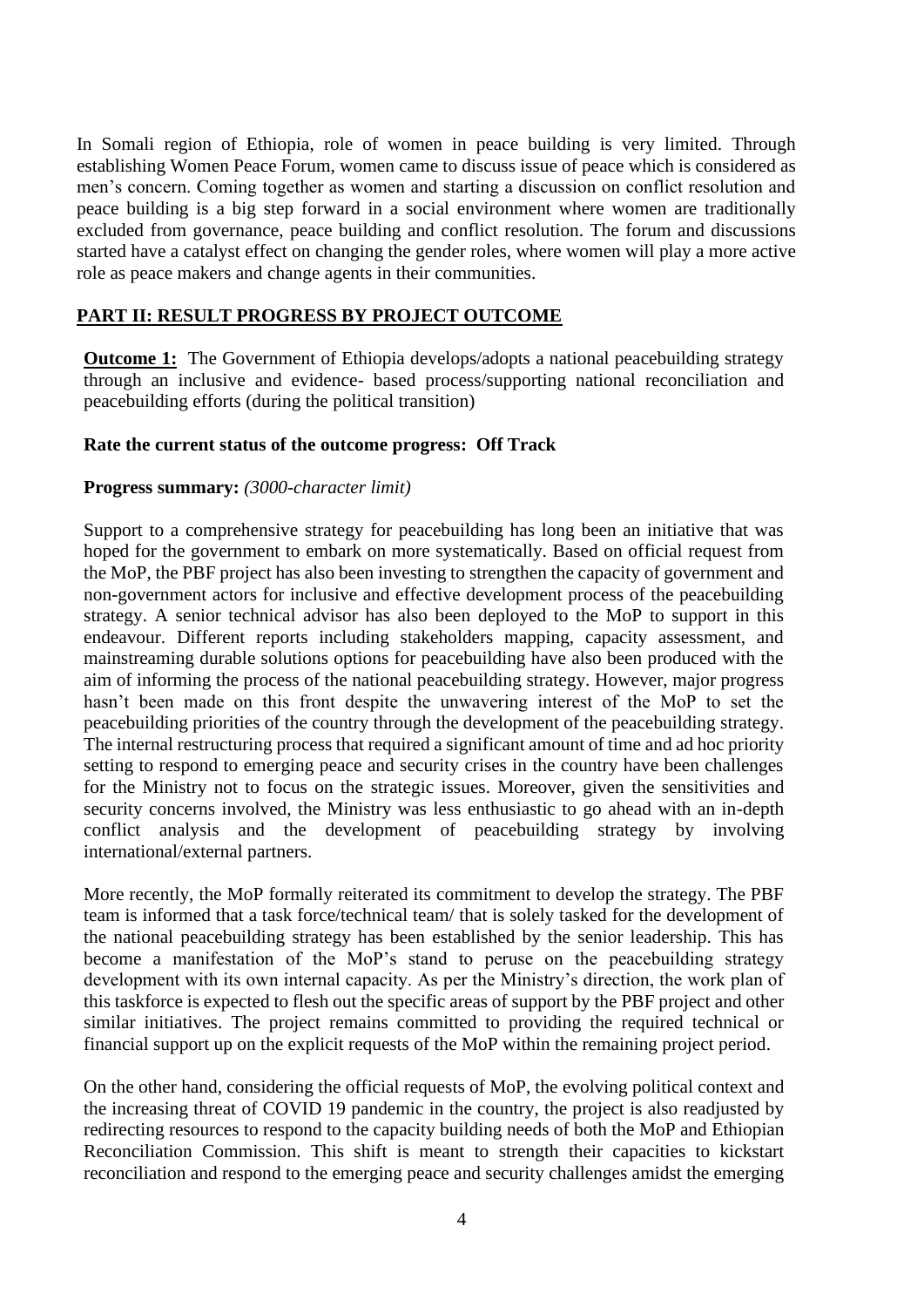social, political and health related crises of the COVID 19 pandemic and national elections which are around the corner.

As part of the original project design, capacity building trainings that aimed to increase the engagement of university students, UN agencies and government implementing partners in a transformative and gender responsive peacebuilding initiatives was also conducted in this reporting period. In collaboration with Peace and Development Center – a local NGO active in conflict prevention/peacebuilding, 178 students (104 Male 74 Female) from Wollo, Jimma and Ambo Universities<sup>4</sup> were trained on transformative leadership, peacebuilding and conflict resolution. As leaders in their respective University Gender Equality and Peace clubs, the trained students are expected to greatly contribute to the peaceful resolution of conflicts in their universities.

Similar trainings on transformative leadership, peace building and conflict resolution<sup>5</sup> and gender mainstreaming in peacebuilding<sup>6</sup> were also conducted for 93 participants (47 Male and 46 Female) coming from Somali Region, UN Agencies and implementing partners. These trainings were effective in increasing the required knowledge of participants to undertake a transformative, gender responsive and inclusive conflict management and peacebuilding initiatives in their respective institutions.

**Outcome 2:** Increased Security and Social Cohesion in Conflict Prone Clusters

#### **Rate the current status of the outcome progress: Please select On Track**

### **Progress summary:** *(3000-character limit)*

The major progresses in this reporting period including events in December 2019 until June 2020 was on the regional level interventions that were initiated to strength the conflict prevention and management mechanisms as well as the awareness creation on the UN Security Council Resolution 1325 in the targeted Oromia, SNNPR and Somali regional states.

#### Accordingly, at **regional level**:

Eighteen Conflict Early Warning and Response Mechanism (CEWARN) were established and strengthened for an effective coordination, early warning and conflict prevention activities of the three regions. In addition to the investment in the facilities, a TOT was provided<sup>7</sup> on conflict early warning and response mechanism to 81 experts (73 Male and 8 Female) drawn from regional admin and security bureaus of the targeted 3 regions and MoP to help the targeted national and regional experts improve their knowledge on early warning information gathering, analysis and dissemination, gender focused early warning indicators. The assessment on the CEWARN facilities and procurement of IT equipment were activities completed at the end of 2019 to lead to this accomplishment this year.

<sup>&</sup>lt;sup>4</sup> The training was conducted for Wollo university students from January 22-27,2020, for Jimma University Students February 15-17,2020 and for Ambo University Students from March 15-17,2020.

<sup>5</sup> The training for Somali Region was conducted from March 6-7, 2020.

<sup>&</sup>lt;sup>6</sup> The training for UN agencies and Implementing partners was conducted February 19-21, 2020.

<sup>7</sup> The TOT was provided from 24-27 December 2019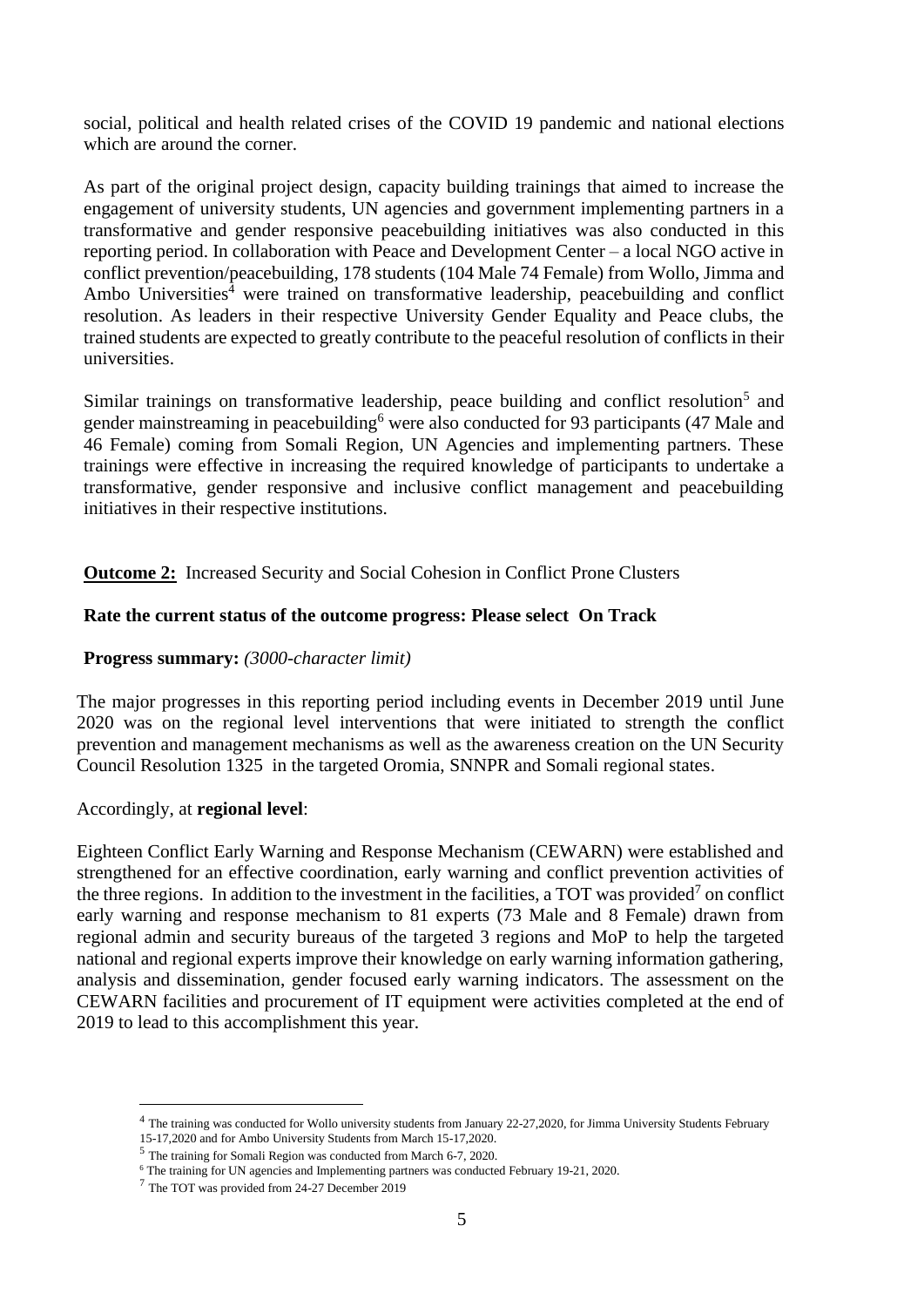The project managed to create intra and inter - regional coordination mechanisms to strengthen the conflict prevention and management efforts among the targeted districts in Oromia and Somali Regions. As a result, four intra-coordination and two inter- coordination meetings were conducted with the presence of 136 (106 Male and 30 Female) government officials and traditional leaders at district level. Inter-coordination task forces were also formed to meet on monthly basis to discuss on issues and way forward. Additionally, 55 (51 Male and 4 Female) community members from eight districts of Oromia and Somali regions were provided TOT on dialogue facilitation and conflict management followed by 8 inter-community dialogues conducted with the participation of 12 community members each with the authorization of the regional Health and Security Bureaus and by maintaining the prevention measures of COVID 19<sup>8</sup> .These Inter-Community Dialogues were conducted in Wolrane for both the Meiso districts (Oromia-Somali),Derer-Arba for both Babile districts (Oromia-Somali), Karsa-Oromia for both Gursum (Oromia-Somali) and lastly in Chinakson for Tuluguled and Chinakson districts.

The Intra-Community Dialogues were also conducted in Meiso, Babile, Gursum (both sides) and in Chinaksan and Tuluguled.<sup>9</sup>. From the intra community dialogues, 15 community members were selected and are formed as a task force to participate in the inter-community dialogues. The community dialogues enhanced the communication between the community members along with outlining the causes of conflict. With this progress to date, the project manged to support 16 community level dialogues bringing 945 community members (687 Male and 258 Female) from the Oromia -Smali and Oromia SNNPR clusters.

Based on the community dialogues and the needs identified, the project manged to support 47 schools (13 schools in SNNP and 34 in Oromia regions). In Babile woreda the project rehabilitated one school and distributed 300 school desks and 18 blackboards for five schools. In West Guji, Oromia region 700 student desks, 500 chairs and 20 blackboards were distributed in 29 Schools. Similarly, in Gedeo, SNNP 700 student desks in 13 schools were distributed. The school material supports increased attendance of school children.

**Awareness on UNSCR 1325) was created:** An awareness creation in the area of gender equality/women empowerment, peace and security was conducted<sup>10</sup> in collaboration with Somali Region Women and Children Affairs Bureau. Fifty participants (10 Male and 40 Female), who are the members of the regional women peace forums were able to attend the session where an awareness on the international instruments (UNSCR1325) on the role of women in peacebuilding was created.

#### **Analysis on how Gender Equality and Women's Empowerment and/or Youth Inclusion and Responsiveness**

The project ensured women participation in all its activities. For instance, women represented 27% of the 16 community dialogues that were conducted so far. This created a platform for women to voice their concerns and ideas in the peace process as well as in other community matters. The project has also facilitated establishment of women peace structures/forums/ and conducted conferences focusing on the issues of women and youth. In the various trainings that

<sup>8</sup> The inter community dialogue was conducted from 2-13 June 2020.

<sup>9</sup> The intra dialogue was conducted from 15- 30 January 2020

 $10$  The awareness creation session was conducted from January 26-27, 2020 in Somali Regional States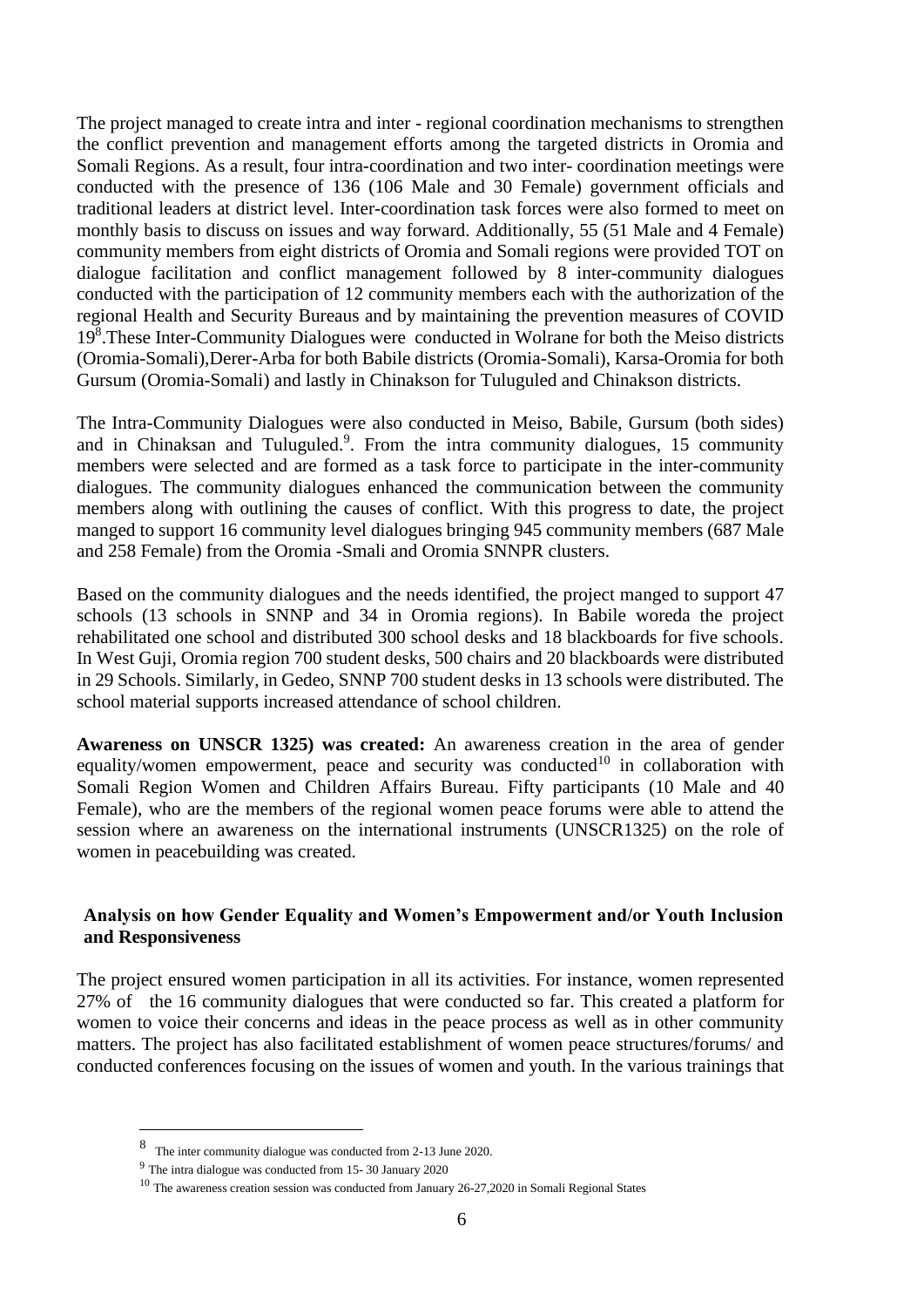were conducted by the project, government offices have been diligently communicated to send female participants.

In sports activities such as football matches, the project has also targeted female youths to participate in "sports for peace" initiative. However, following the COVID19 pandemic, the government announced closure of educational institutions forcing the project to be halt similar activities until further notice from the government. In the remaining phase, the project will focus on responding to COVID19 (eg: mobilising youth and women for awareness campaign at the regional level and using different media outlets and customary actors for sensitisation at the local level).

# **PART III: CROSS-CUTTING ISSUES**

| <b>Monitoring:</b> Please list monitoring activities undertaken<br>in the reporting period (1000-character limit)                                                                                                                                                                                                                                                                                                                                                                                                                                                                                                                                         | have baselines?<br>Do outcome indicators<br>please select No                                                                                                                                                                                                                                        |
|-----------------------------------------------------------------------------------------------------------------------------------------------------------------------------------------------------------------------------------------------------------------------------------------------------------------------------------------------------------------------------------------------------------------------------------------------------------------------------------------------------------------------------------------------------------------------------------------------------------------------------------------------------------|-----------------------------------------------------------------------------------------------------------------------------------------------------------------------------------------------------------------------------------------------------------------------------------------------------|
| In this reporting period, project monitoring and evaluation<br>framework aimed at improving the quality of programme<br>delivery and how to report on progress and agreed outputs<br>was developed and endorsed by all implementing<br>agencies. The framework clearly identifies indicators,<br>targets, source of data, data collection method, and roles<br>and responsibility of each agency. This will assist to<br>capture up-to-date data and it will be used as a guide to<br>assess and monitor progress of activities                                                                                                                           | Has the project launched perception surveys or<br>community-based data collection?<br>other<br>please select No, the planned perception<br>survey was cancelled due to the current<br>COVID-19 situation. The survey is to plan to<br>be conducted in the next phase depending on<br>the situation. |
| In line with the project design, the first Annual Review<br>meeting was also conducted between 5-6 February<br>attended by the Ministry of Peace, UN agencies and other<br>stakeholders. The meeting provided an opportunity for<br>project stakeholders to review progress, examine<br>challenges and draw lessons for the remaining phase of<br>the project including the readjustment of the project<br>activities. Out of this meeting, agreement was reached on<br>the general thrust of the project with an urge to accelerate<br>the implementation of remaining activities as per the<br>approved work plans so as to keep the project timelines. |                                                                                                                                                                                                                                                                                                     |
| Pre and post analysis on the CWARN training was<br>conducted to the capacity building trainings conducted in<br>this reporting period. The analysis supported the project<br>team to identify areas needing improvement whilst<br>providing additional capacity building.                                                                                                                                                                                                                                                                                                                                                                                 |                                                                                                                                                                                                                                                                                                     |
| <b>Evaluation:</b> Has an evaluation been conducted during the<br>reporting period?<br>please select                                                                                                                                                                                                                                                                                                                                                                                                                                                                                                                                                      | Evaluation<br>budget<br>required):<br>(response)<br><b>USD30,000</b>                                                                                                                                                                                                                                |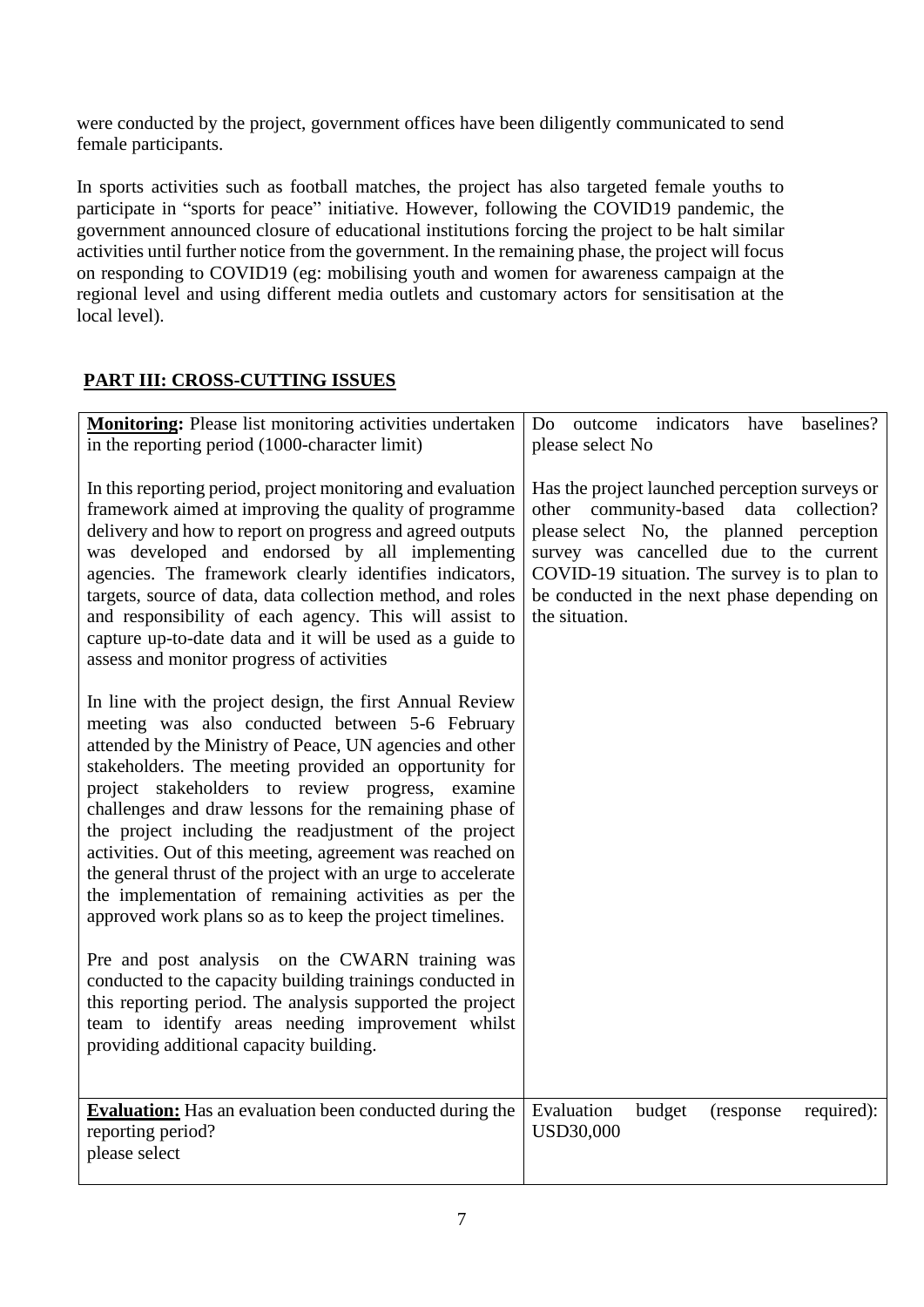| No(?)<br>Catalytic effects (financial): Indicate name of funding<br>agent and amount of additional non-PBF funding support<br>that has been leveraged by the project.                                                                                                                                                                                                                                                                                    | If project will end in next six months, describe<br>the evaluation preparations (1500-character)<br>limit):<br>The project recently received the No Cost<br>Extension until 13 December 2020. The<br>evaluation preparation will be initiated based<br>on the recent guidelines of PBF on the<br>methodologies to conduct evaluation in the<br>time of COVID 19.<br>Name of funder: Swiss Development Agency:<br>Amount: USD 158,980.97<br>Name of Funder: UNDP<br>Amount: USD 150,000 |
|----------------------------------------------------------------------------------------------------------------------------------------------------------------------------------------------------------------------------------------------------------------------------------------------------------------------------------------------------------------------------------------------------------------------------------------------------------|----------------------------------------------------------------------------------------------------------------------------------------------------------------------------------------------------------------------------------------------------------------------------------------------------------------------------------------------------------------------------------------------------------------------------------------------------------------------------------------|
| <b>Other:</b> Are there any other issues concerning project<br>implementation that you want to share, including any<br>capacity needs of the recipient organizations? (1500-<br>character limit)<br>The lack of institutional resilience and capacity of national<br>partners to effectively respond and adopt in a crisis like<br>COVID 19 and deliver on their core mandates is a major<br>capacity gap that is observed during this reporting period. |                                                                                                                                                                                                                                                                                                                                                                                                                                                                                        |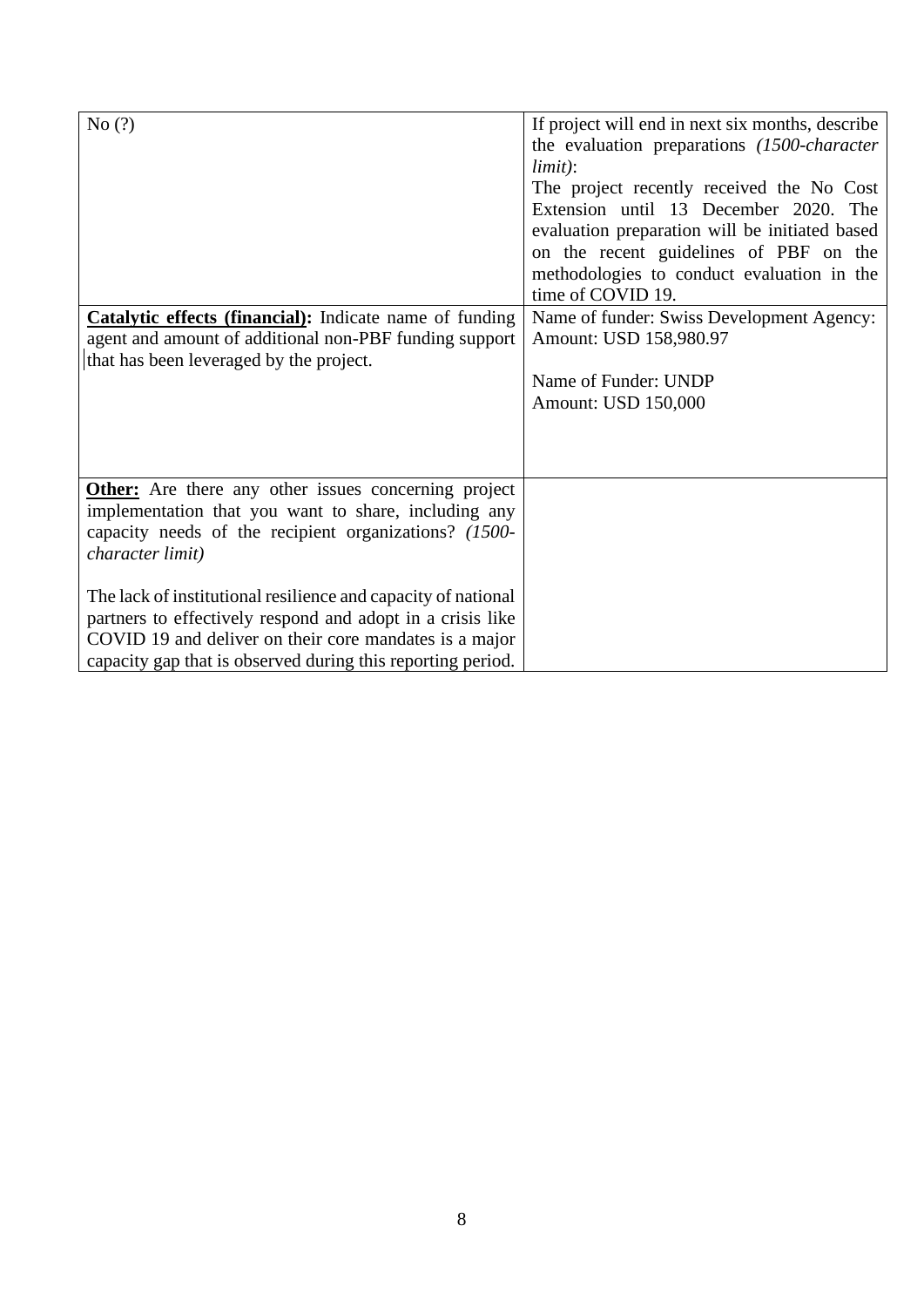## **PART IV: INDICATOR BASED PERFORMANCE ASSESSMENT**

*Using the Project Results Framework as per the approved project document or any amendments- provide an update on the achievement of key indicators at both the outcome and output level in the table below (if your project has more indicators than provided in the table, select the most relevant ones with most relevant progress to highlight). Where it has not been possible to collect data on indicators, state this and provide any explanation.* Provide gender and age disaggregated data. (300 characters max per entry)

|                  | <b>Performance</b>      | <b>Indicator</b> | End of                                       | <b>Indicator</b>           | <b>Current</b><br>indicator | <b>Reasons for Variance/ Delay</b>       |
|------------------|-------------------------|------------------|----------------------------------------------|----------------------------|-----------------------------|------------------------------------------|
|                  | <b>Indicators</b>       | <b>Baseline</b>  | project<br><b>Indicator</b><br><b>Target</b> | <b>Milestone</b>           | progress                    | (if any)                                 |
| <b>Outcome 1</b> | <b>Indicator 1.a</b>    | $\boldsymbol{0}$ |                                              |                            |                             | The internal restructuring of MoP and    |
| The GoE          | The national peace      |                  |                                              |                            |                             | the ad hoc and consistent shift in MoP   |
| develops/ada     | building strategy       |                  |                                              |                            |                             | priorities to respond to the diverse and |
| pts a national   | approved                |                  |                                              |                            |                             | newly emerging peace and security        |
| peacebuilding    |                         |                  |                                              |                            |                             | crises in the country.                   |
| g strategy       | <b>Indicator 1.b</b>    | $\mathbf{0}$     | $\overline{2}$                               |                            |                             |                                          |
| through an       | The process of strategy |                  |                                              |                            |                             |                                          |
| inclusive and    | development conducted   |                  |                                              |                            |                             |                                          |
| evidence based   | in an inclusive and     |                  |                                              |                            |                             |                                          |
| process          | participatory manner,   |                  |                                              |                            |                             |                                          |
|                  | involving participants  |                  |                                              |                            |                             |                                          |
|                  | of various societal     |                  |                                              |                            |                             |                                          |
|                  | groups, including       |                  |                                              |                            |                             |                                          |
|                  | women and youth         |                  |                                              |                            |                             |                                          |
| Output 1.1       | <b>Indicator 1.1.1</b>  | $\boldsymbol{0}$ | $\overline{2}$                               | $\overline{2}$<br>Training |                             |                                          |
| Capacity of      | Training material       |                  |                                              | materials<br>and           |                             |                                          |
| key              | prepared and translated |                  |                                              | peace                      |                             |                                          |
| government       | in local languages      |                  |                                              | education                  |                             |                                          |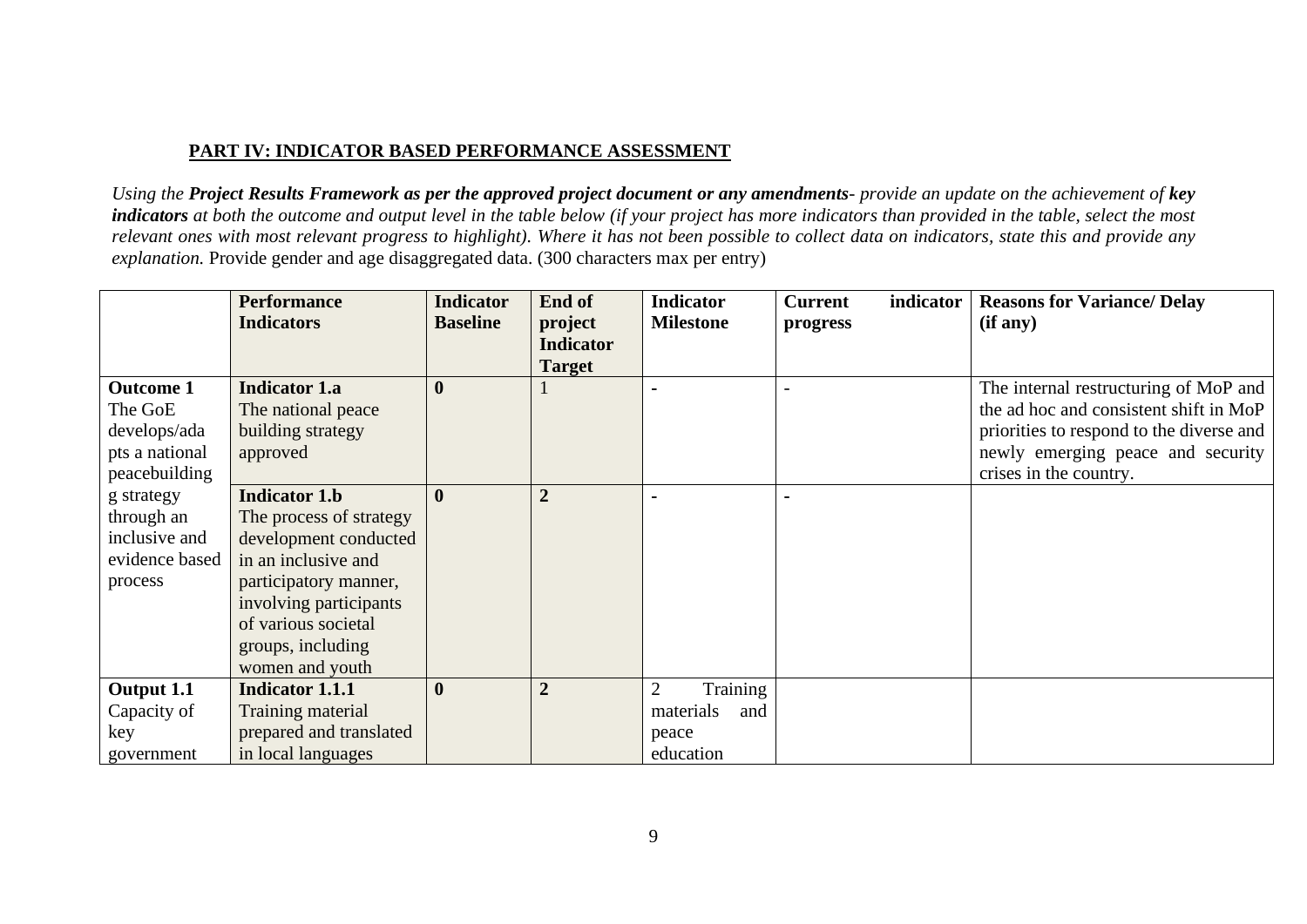|                | <b>Performance</b><br><b>Indicators</b> | <b>Indicator</b> | End of                      | <b>Indicator</b>  | <b>Current</b><br>indicator | <b>Reasons for Variance/ Delay</b> |
|----------------|-----------------------------------------|------------------|-----------------------------|-------------------|-----------------------------|------------------------------------|
|                |                                         | <b>Baseline</b>  | project<br><b>Indicator</b> | <b>Milestone</b>  | progress                    | (if any)                           |
|                |                                         |                  | <b>Target</b>               |                   |                             |                                    |
| actors         |                                         |                  |                             | manual            |                             |                                    |
| strengthened   |                                         |                  |                             | prepared          |                             |                                    |
|                | <b>Indicator 1.1.2</b>                  | $\mathbf{0}$     | 250 national                | 541 (445 Male     | 694 (574 Male and 120)      |                                    |
|                | Number of people                        |                  | and regional                | and 96 Female)    | Female) experts and         |                                    |
|                | successfully trained                    |                  | participants                | federal<br>and    | senior staffs of key        |                                    |
|                | (disaggregated by                       |                  |                             | regional          | government institutions     |                                    |
|                | age/secx)                               |                  |                             | government        | trained<br>various<br>on    |                                    |
|                |                                         |                  |                             | actors<br>are     | peacebuilding<br>and        |                                    |
|                |                                         |                  |                             | trained<br>to     | conflict<br>management      |                                    |
|                |                                         |                  |                             | increase<br>their | topics                      |                                    |
|                |                                         |                  |                             | skillsets         |                             |                                    |
|                |                                         |                  |                             | required for an   |                             |                                    |
|                |                                         |                  |                             | effective policy  |                             |                                    |
|                |                                         |                  |                             | development       |                             |                                    |
|                |                                         |                  |                             | and prevention    |                             |                                    |
|                |                                         |                  |                             | and               |                             |                                    |
|                |                                         |                  |                             | management of     |                             |                                    |
|                |                                         |                  |                             | conflict in the   |                             |                                    |
|                |                                         |                  |                             | country.          |                             |                                    |
| Output 1.2     | <b>Indicator 1.2.1</b>                  |                  |                             |                   |                             |                                    |
| Support to the | Inclusive national                      |                  |                             |                   |                             |                                    |
| process of     | taskforce established                   |                  |                             |                   |                             |                                    |
| developing a   | and operational                         |                  |                             |                   |                             |                                    |
| peacebuilding  | <b>Indicator 1.2.2</b>                  | $\overline{0}$   | $\overline{3}$              |                   | 156 (140 Male and 16)       |                                    |
|                |                                         |                  |                             |                   | Female) participated in     |                                    |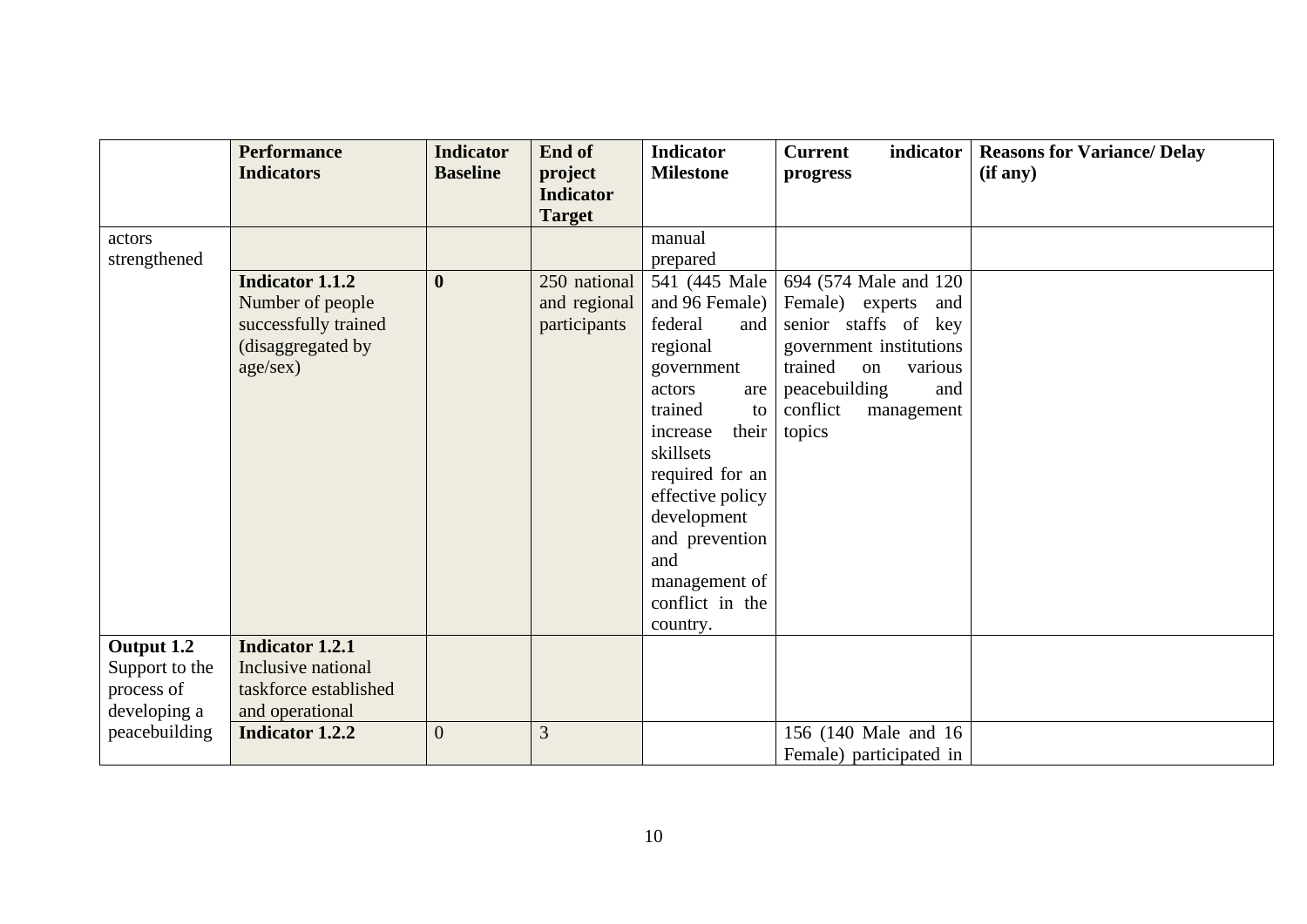|                                                                                                | <b>Performance</b><br><b>Indicators</b>                                                                                                                 | <b>Indicator</b><br><b>Baseline</b> | End of<br>project<br><b>Indicator</b><br><b>Target</b> | <b>Indicator</b><br><b>Milestone</b> | <b>Current</b><br>indicator<br>progress        | <b>Reasons for Variance/ Delay</b><br>(if any)                                                                                                                                                                                  |
|------------------------------------------------------------------------------------------------|---------------------------------------------------------------------------------------------------------------------------------------------------------|-------------------------------------|--------------------------------------------------------|--------------------------------------|------------------------------------------------|---------------------------------------------------------------------------------------------------------------------------------------------------------------------------------------------------------------------------------|
| strategy<br>available                                                                          | Number of<br>consultations and<br>participants<br>(disaggregated by sex<br>and age)                                                                     |                                     |                                                        |                                      | inter community<br>the<br>consultation meeting |                                                                                                                                                                                                                                 |
|                                                                                                | <b>Indicator 1.2.3</b><br>Number<br>of<br>policy<br>papers produced                                                                                     | $\mathbf{0}$                        | $\overline{\mathbf{4}}$                                |                                      |                                                |                                                                                                                                                                                                                                 |
| Output 1.3<br>Policy<br>guidance for<br>peacebuilding<br>policy<br>development is<br>available | <b>Indicator 1.3.1</b><br>Number of reports on<br>comprehensive<br>information regarding<br>most feasible durable<br>solution options and<br>conditions | $\mathbf{0}$                        | $\overline{2}$                                         |                                      | 2 reports are at final<br>stages of review     |                                                                                                                                                                                                                                 |
|                                                                                                | <b>Indicator 1.3.2</b><br>Number of research<br>papers commissioned                                                                                     | $\mathbf{0}$                        | 6                                                      |                                      | 2 research papers are<br>commissioned          |                                                                                                                                                                                                                                 |
|                                                                                                | <b>Indicator 1.3.3</b><br>Number of thematically<br>relevant policy dialogue<br>events organized- 3<br>dialogue<br>thematic<br>forums organized         | $\mathbf{0}$                        | $\overline{2}$                                         |                                      |                                                | Draft discussion paper on topic of<br>'The Role of Youth and Women on<br>Building<br>Conflict<br>Peace<br>and<br>Resolution' prepared to be discussed<br>in three universities. But due to<br>covid19 pandemic universities are |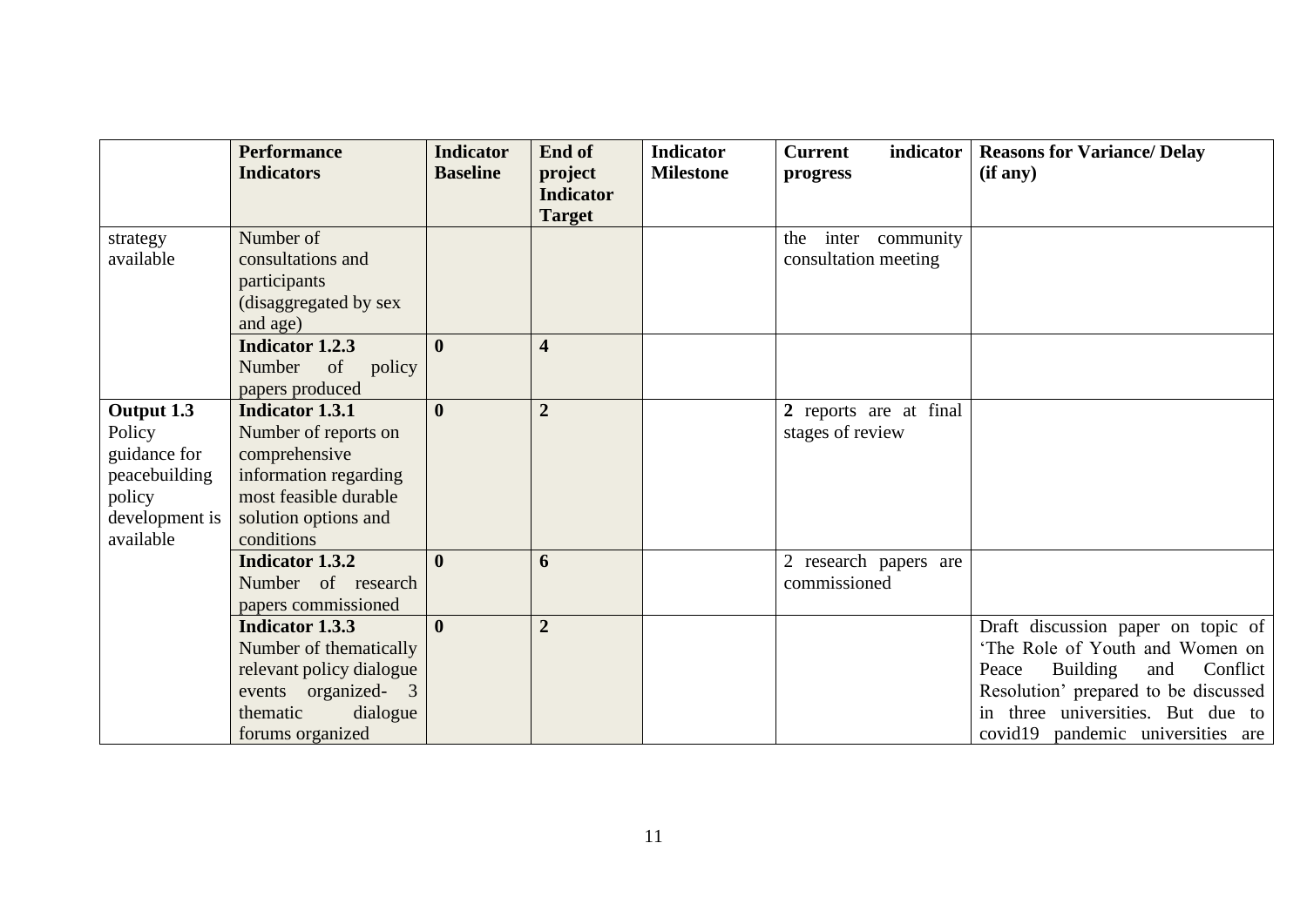|                 | <b>Performance</b><br><b>Indicators</b> | <b>Indicator</b><br><b>Baseline</b> | End of<br>project                 | <b>Indicator</b><br><b>Milestone</b> | <b>Current</b><br>indicator<br>progress | <b>Reasons for Variance/Delay</b><br>(if any) |
|-----------------|-----------------------------------------|-------------------------------------|-----------------------------------|--------------------------------------|-----------------------------------------|-----------------------------------------------|
|                 |                                         |                                     | <b>Indicator</b><br><b>Target</b> |                                      |                                         |                                               |
|                 |                                         |                                     |                                   |                                      |                                         | closed that the discussions haven't           |
|                 |                                         |                                     |                                   |                                      |                                         | taken place                                   |
| Output 1.4      | <b>Indicator 1.4.1</b>                  | $\mathbf{0}$                        | $\overline{2}$                    | 1 peace forum                        | $\overline{2}$<br>Women<br>Peace        |                                               |
| Inclusive       | Women Peace Forum                       |                                     |                                   | in Oromia                            | Forums established in                   |                                               |
| consultation on | established-                            |                                     |                                   |                                      | Oromia<br>Somali<br>and                 |                                               |
| peace building  |                                         |                                     |                                   |                                      | <b>Regional States</b>                  |                                               |
| strategy        | <b>Indicator 1.4.2</b>                  | $\mathbf{0}$                        | 250                               |                                      | Total 271 participants                  |                                               |
| development     | Number of youth and                     |                                     |                                   |                                      | $(151 \text{ Male}$ and $120$           |                                               |
| organized       | successfully<br>women                   |                                     |                                   |                                      | men)                                    |                                               |
|                 | trained<br>$\alpha$                     |                                     |                                   |                                      |                                         |                                               |
|                 | transformative conflict                 |                                     |                                   |                                      | 178 youth students (104                 |                                               |
|                 | resolution                              |                                     |                                   |                                      | Male and 74 Female                      |                                               |
|                 | (disaggregated by sex                   |                                     |                                   |                                      | 93<br>students)<br>and                  |                                               |
|                 | and age)                                |                                     |                                   |                                      | participants (47 Male                   |                                               |
|                 |                                         |                                     |                                   |                                      | and 46 Female) coming                   |                                               |
|                 |                                         |                                     |                                   |                                      | from Somali Region,                     |                                               |
|                 |                                         |                                     |                                   |                                      | Agencies<br>UN<br>and                   |                                               |
|                 |                                         |                                     |                                   |                                      | implementing partners                   |                                               |
|                 |                                         |                                     |                                   |                                      | trained<br><sub>on</sub>                |                                               |
|                 |                                         |                                     |                                   |                                      | transformative                          |                                               |
|                 |                                         |                                     |                                   |                                      | leadership,<br>peace                    |                                               |
|                 |                                         |                                     |                                   |                                      | building and conflict                   |                                               |
|                 |                                         |                                     |                                   |                                      | resolution and gender                   |                                               |
|                 |                                         |                                     |                                   |                                      | mainstreaming<br>in                     |                                               |
|                 |                                         |                                     |                                   |                                      | peacebuilding                           |                                               |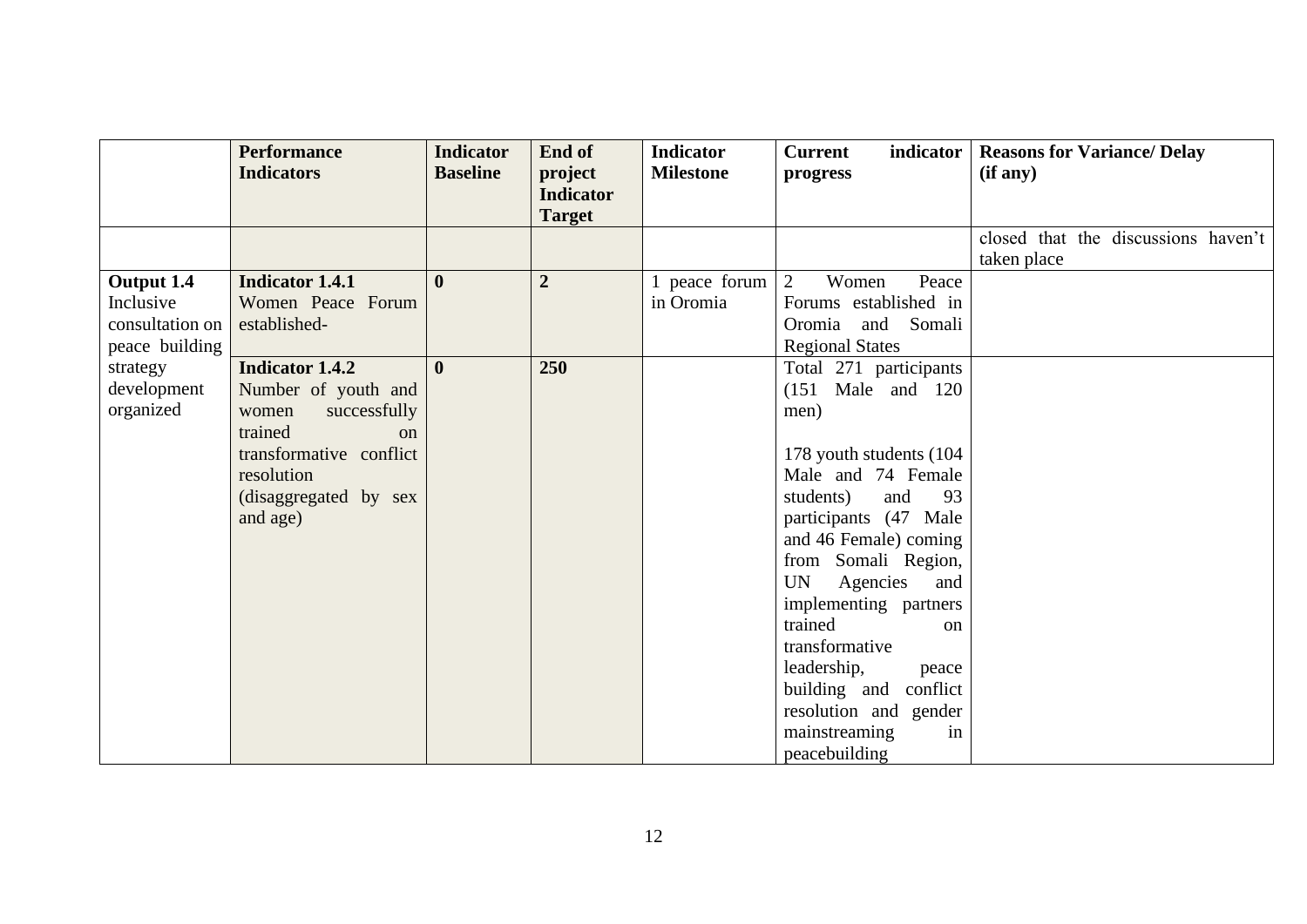|                  | <b>Performance</b><br><b>Indicators</b>                                                                | <b>Indicator</b><br><b>Baseline</b> | End of<br>project<br><b>Indicator</b><br><b>Target</b> | <b>Indicator</b><br><b>Milestone</b>                                                                                                                                                                     | <b>Current</b><br>indicator<br>progress                            | <b>Reasons for Variance/ Delay</b><br>(if any) |
|------------------|--------------------------------------------------------------------------------------------------------|-------------------------------------|--------------------------------------------------------|----------------------------------------------------------------------------------------------------------------------------------------------------------------------------------------------------------|--------------------------------------------------------------------|------------------------------------------------|
|                  | <b>Indicator 1.4.3</b><br>Number of conferences<br>organized                                           | $\mathbf{0}$                        | $\overline{\mathbf{3}}$                                | $\overline{4}$<br>peace<br>conferences<br>(two of them<br>focusing<br>on<br>women) were<br>organized with<br>1,220<br>participants<br>from Oromia<br>SNNPR and at<br>National level.<br>Participation of |                                                                    |                                                |
|                  | <b>Indicator 1.4.5</b><br>Number of journalists                                                        | $\mathbf{0}$                        | 144                                                    | women<br>was<br>than<br>more<br>50%.<br>36<br>Journalists<br>$(25 \text{ Male and})$                                                                                                                     | 72 journalists (56 Male<br>and 16 Female) trained                  |                                                |
|                  | trained on gender<br>sensitive reporting in<br>politics and peace<br>process (disaggregated<br>by sex) |                                     |                                                        | 11 Female)                                                                                                                                                                                               | on gender responsive<br>conflict reporting and<br>peace journalism |                                                |
| <b>Outcome 2</b> | <b>Indicator 2.a</b>                                                                                   |                                     | 35%                                                    |                                                                                                                                                                                                          |                                                                    |                                                |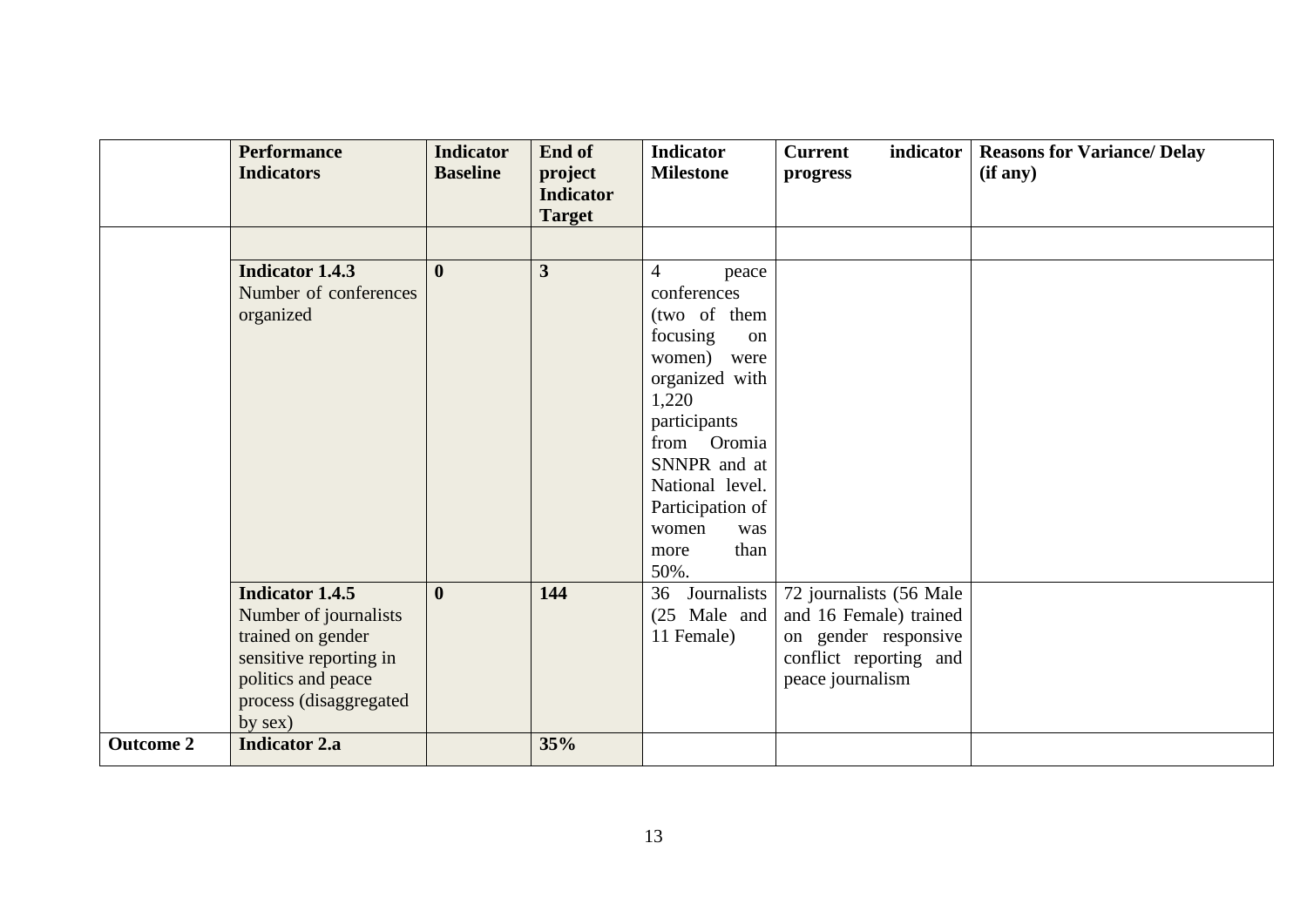|                  | <b>Performance</b>       | <b>Indicator</b> | End of                            | <b>Indicator</b> | <b>Current</b> | indicator | <b>Reasons for Variance/ Delay</b> |
|------------------|--------------------------|------------------|-----------------------------------|------------------|----------------|-----------|------------------------------------|
|                  | <b>Indicators</b>        | <b>Baseline</b>  | project                           | <b>Milestone</b> | progress       |           | (if any)                           |
|                  |                          |                  | <b>Indicator</b><br><b>Target</b> |                  |                |           |                                    |
| <b>Increased</b> | IDPs and members of      |                  |                                   |                  |                |           |                                    |
| Security and     | the host communities     |                  |                                   |                  |                |           |                                    |
| <b>Social</b>    | show an increase in      |                  |                                   |                  |                |           |                                    |
| Cohesion<br>in   | perception of security   |                  |                                   |                  |                |           |                                    |
| conflict-prone   | and social cohesion in   |                  |                                   |                  |                |           |                                    |
| clusters         | their areas              |                  |                                   |                  |                |           |                                    |
|                  | <b>Indicator 2.b</b>     |                  | 35%                               |                  |                |           |                                    |
|                  | Relevant stakeholders    |                  |                                   |                  |                |           |                                    |
|                  | (IDPs, members of host   |                  |                                   |                  |                |           |                                    |
|                  | communities, women       |                  |                                   |                  |                |           |                                    |
|                  | groups etc.) report an   |                  |                                   |                  |                |           |                                    |
|                  | increase in trust and in |                  |                                   |                  |                |           |                                    |
|                  | satisfaction with the    |                  |                                   |                  |                |           |                                    |
|                  | responsiveness of        |                  |                                   |                  |                |           |                                    |
|                  | government               |                  |                                   |                  |                |           |                                    |
|                  | management of            |                  |                                   |                  |                |           |                                    |
|                  | displacement and         |                  |                                   |                  |                |           |                                    |
|                  | conflicts resulting from |                  |                                   |                  |                |           |                                    |
|                  | it                       |                  |                                   |                  |                |           |                                    |
|                  |                          |                  |                                   |                  |                |           |                                    |
|                  | <b>Indicator 2c</b>      |                  |                                   |                  |                |           |                                    |
|                  | Increased level of       |                  |                                   |                  |                |           |                                    |
|                  | community                |                  |                                   |                  |                |           |                                    |
|                  | participation on         |                  |                                   |                  |                |           |                                    |
|                  | multiethnic and          |                  |                                   |                  |                |           |                                    |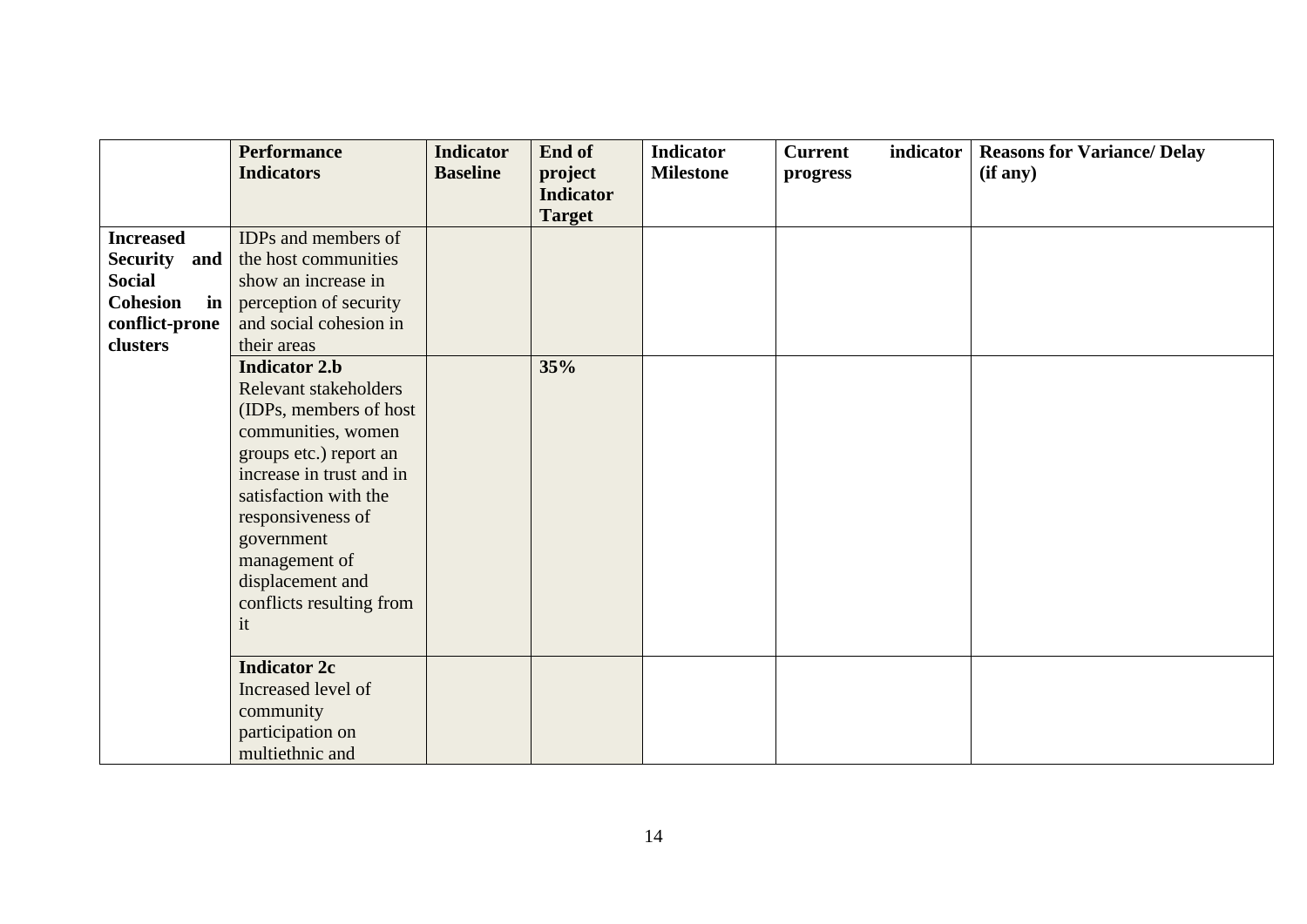|                | <b>Performance</b><br><b>Indicators</b>           | <b>Indicator</b><br><b>Baseline</b> | End of<br>project<br><b>Indicator</b> | <b>Indicator</b><br><b>Milestone</b> | <b>Current</b><br>indicator<br>progress       | <b>Reasons for Variance/ Delay</b><br>(if any) |
|----------------|---------------------------------------------------|-------------------------------------|---------------------------------------|--------------------------------------|-----------------------------------------------|------------------------------------------------|
|                |                                                   |                                     | <b>Target</b>                         |                                      |                                               |                                                |
|                | religious community-                              |                                     |                                       |                                      |                                               |                                                |
|                | based healing                                     |                                     |                                       |                                      |                                               |                                                |
|                | initiatives                                       |                                     |                                       |                                      |                                               |                                                |
| Output 2.1     | <b>Indicator 2.1.1</b>                            | $\mathbf{0}$                        | $\overline{3}$                        |                                      | The regional/local co-                        |                                                |
| Regional and   | Number of regional                                |                                     |                                       |                                      | ordination platforms                          |                                                |
| inter-regional | conflict management                               |                                     |                                       |                                      | (inter and intra) for                         |                                                |
| mechanisms     | coordination                                      |                                     |                                       |                                      | three regions have been                       |                                                |
| strengthened   | mechanisms                                        |                                     |                                       |                                      | established                                   |                                                |
|                | established                                       |                                     |                                       |                                      |                                               |                                                |
|                | <b>Indicator 2.1.2</b>                            | 250                                 | 1500                                  | 1 Regional and                       | 1 regional at SNNPR                           |                                                |
|                | Number of dialogue                                |                                     |                                       | Community<br>8                       | and 16 community level                        |                                                |
|                | sessions conducted                                |                                     |                                       | level dialogues                      | conducted<br>dialogues                        |                                                |
|                | with the participation<br>of all key stakeholders |                                     |                                       | were<br>conducted with               | with the participation of<br>945<br>community |                                                |
|                | including women                                   |                                     |                                       | the                                  | members (687 male and                         |                                                |
|                | representatives                                   |                                     |                                       | participation of                     | 258 female) from the                          |                                                |
|                |                                                   |                                     |                                       | 849                                  | Oromia -Somali and                            |                                                |
|                |                                                   |                                     |                                       | participants                         | Oromia<br><b>SNNPR</b>                        |                                                |
|                |                                                   |                                     |                                       | (591 Male and                        | clusters.                                     |                                                |
|                |                                                   |                                     |                                       | 258 Female)                          |                                               |                                                |
|                | <b>Indicator 2.1.3</b>                            | $\boldsymbol{0}$                    | 30                                    |                                      | 55 (51 Male and 4                             |                                                |
|                | Number of people                                  |                                     |                                       |                                      | Female)<br>community                          |                                                |
|                | successfully trained on                           |                                     |                                       |                                      | members<br>from eight                         |                                                |
|                | conflict management                               |                                     |                                       |                                      | districts of Oromia and                       |                                                |
|                | and internal                                      |                                     |                                       |                                      | Somali region were                            |                                                |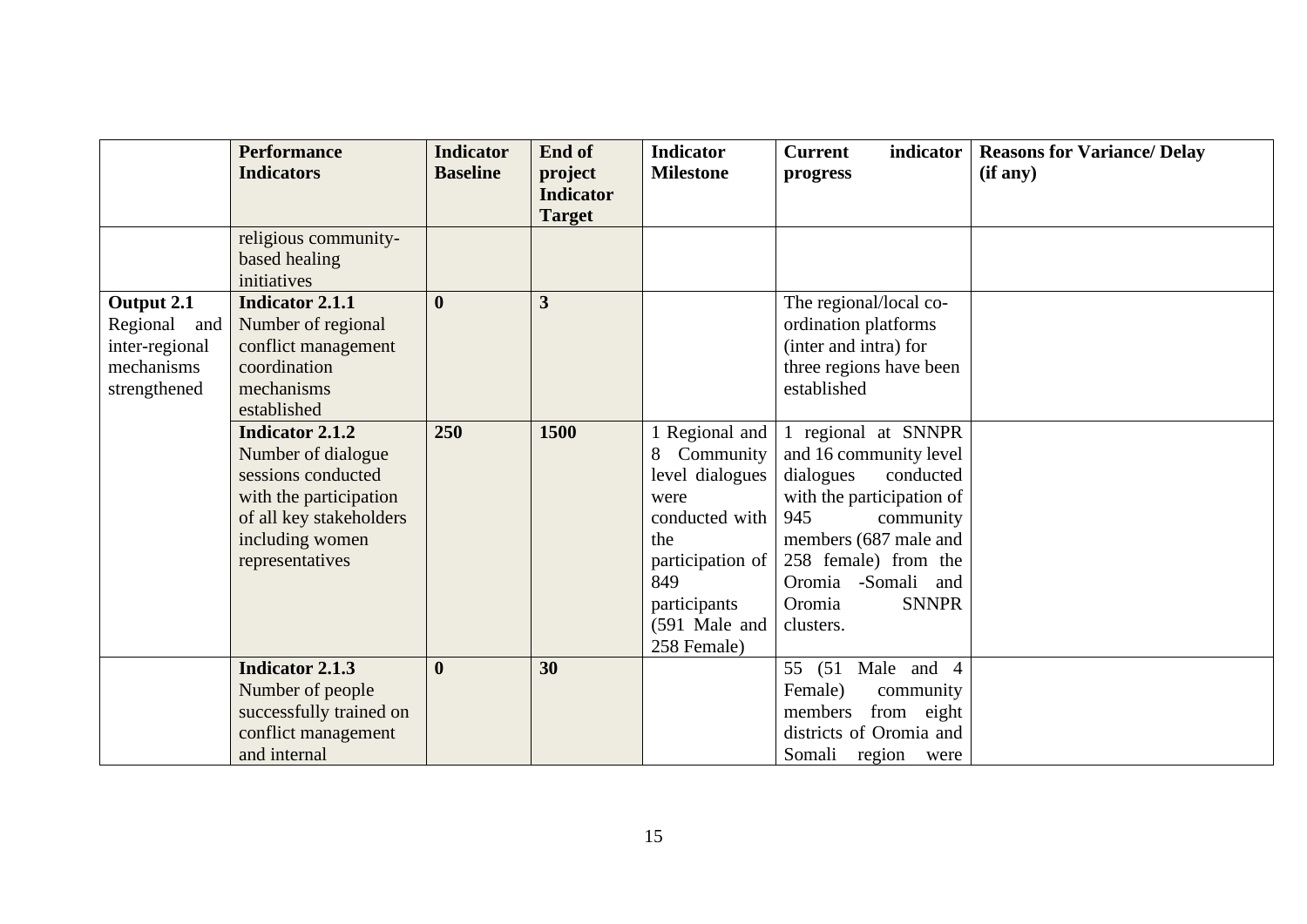|                                                                   | <b>Performance</b><br><b>Indicators</b>                                                                                                    | <b>Indicator</b><br><b>Baseline</b> | End of<br>project<br><b>Indicator</b> | <b>Indicator</b><br><b>Milestone</b>                                                                                                                                      | <b>Current</b><br>indicator<br>progress                                                     | <b>Reasons for Variance/ Delay</b><br>(if any)                                                                                                                                                                                        |
|-------------------------------------------------------------------|--------------------------------------------------------------------------------------------------------------------------------------------|-------------------------------------|---------------------------------------|---------------------------------------------------------------------------------------------------------------------------------------------------------------------------|---------------------------------------------------------------------------------------------|---------------------------------------------------------------------------------------------------------------------------------------------------------------------------------------------------------------------------------------|
|                                                                   |                                                                                                                                            |                                     | <b>Target</b>                         |                                                                                                                                                                           |                                                                                             |                                                                                                                                                                                                                                       |
|                                                                   | displacement<br>(disaggregated by sex<br>and age)                                                                                          |                                     |                                       |                                                                                                                                                                           | provided<br><b>TOT</b><br><sub>on</sub><br>dialogue facilitation and<br>conflict management |                                                                                                                                                                                                                                       |
|                                                                   | Indicator 2.1.3.1<br><b>CEWARN</b> facilities<br>strengthened                                                                              | 9                                   | 18                                    |                                                                                                                                                                           | <b>18 CEWARN facilities</b><br>have been<br>established/strengthene<br>d                    |                                                                                                                                                                                                                                       |
|                                                                   | Indicator 2.1.3.2<br>Workshops for<br>mapping customary<br>conflict management                                                             | $\overline{\mathbf{3}}$             | 3                                     | 3<br>Workshops<br>Customary<br>on<br>conflict<br>management<br>Mechanisms<br>were<br>conducted, one<br>each<br>in<br>Oromia,<br>Somali<br>and<br>SNNP regional<br>States. |                                                                                             |                                                                                                                                                                                                                                       |
| Output 2.2<br>Mechanisms to<br><b>IDP</b><br>address<br>community | <b>Indicator 2.2.1</b><br>Number of people<br>successfully trained on<br>statutory peacebuilding<br>resolution of conflict<br>and internal | $\boldsymbol{0}$                    | 500                                   | 31 (19 Male<br>and 12 Female)<br>traditional<br>leaders<br>were<br>brought<br>to<br>discuss<br><sub>on</sub>                                                              |                                                                                             | In consultation with the regional<br>government, a training on statutory<br>peacebuilding was incorporated in the<br>ToT trainings therefore 31 officials<br>been trained on<br>have<br>statutory<br>peacebuilding<br>dialogue<br>and |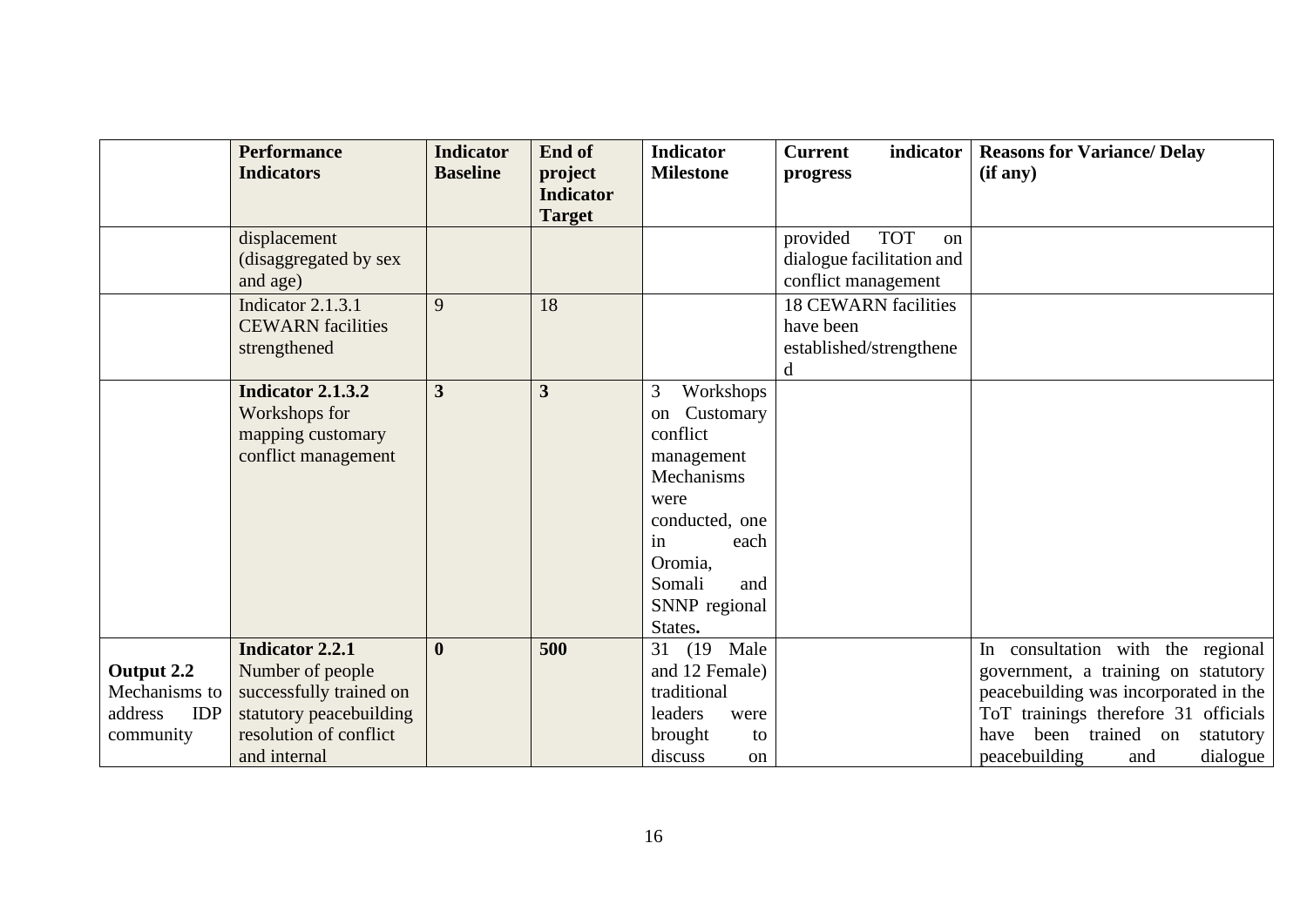|                                                                                                             | <b>Performance</b><br><b>Indicators</b>                                                                                        | <b>Indicator</b><br><b>Baseline</b> | End of<br>project                 | <b>Indicator</b><br><b>Milestone</b>                                                                                                                | <b>Current</b><br>indicator<br>progress                                                                                                                                                        | <b>Reasons for Variance/ Delay</b><br>(if any)                                                                                                                            |
|-------------------------------------------------------------------------------------------------------------|--------------------------------------------------------------------------------------------------------------------------------|-------------------------------------|-----------------------------------|-----------------------------------------------------------------------------------------------------------------------------------------------------|------------------------------------------------------------------------------------------------------------------------------------------------------------------------------------------------|---------------------------------------------------------------------------------------------------------------------------------------------------------------------------|
|                                                                                                             |                                                                                                                                |                                     | <b>Indicator</b><br><b>Target</b> |                                                                                                                                                     |                                                                                                                                                                                                |                                                                                                                                                                           |
| conflicts<br>strengthened                                                                                   | displacement<br>(disaggregated by sex<br>and age)                                                                              |                                     |                                   | statutory<br>conflict<br>management<br>mechanisms                                                                                                   |                                                                                                                                                                                                | facilitation. The officials have been<br>expected to rollout the trainings from<br>their offices while the project will<br>support to conduct the community<br>dialogues. |
|                                                                                                             | <b>Indicator 2.2.2</b><br>Number of community-<br>based local initiatives                                                      | $\mathbf{0}$                        | 10                                | 5<br>Children<br>football<br>matches<br>were<br>supported<br>11 schools and<br>health<br>post<br>also<br>are<br>identified<br>for<br>rehabilitation | 47<br>(13)<br>in<br>schools<br>SNNPR and<br>34<br>in<br>Oromia Region) which<br>were damaged during<br>the conflicts are now<br>rehabilitate<br>and<br>furnished                               |                                                                                                                                                                           |
| Output 2.3<br>Women<br>empowerment<br>the<br>at<br>community<br>level supported<br>for<br>more<br>effective | <b>Indicator 2.3.1</b><br>Number of women<br>successfully trained on<br>gender peace and<br>security (disaggregated<br>by age) | $\mathbf{0}$                        | 300                               |                                                                                                                                                     | 50 (10 Male and 40)<br>Female), were able to<br>attend the awareness<br>creation session on the<br>international<br>instruments<br>(UNSCR1325) and the<br>role of women<br>in<br>peacebuilding | Due to covid 19 pandemic planned<br>activity is not implemented                                                                                                           |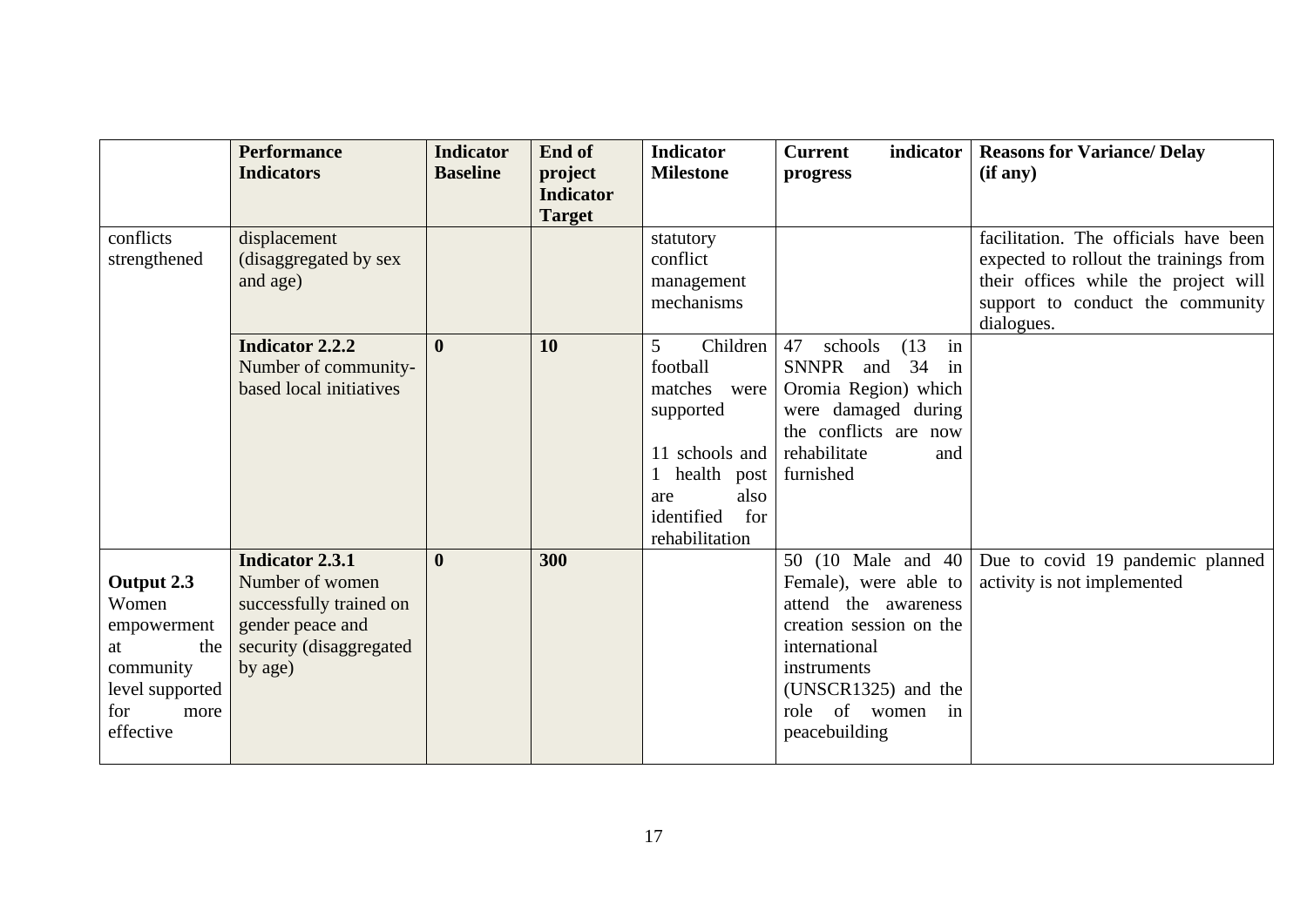|                   | <b>Performance</b>      | <b>Indicator</b> | End of                      | <b>Indicator</b> | <b>Current</b> | indicator | <b>Reasons for Variance/ Delay</b> |
|-------------------|-------------------------|------------------|-----------------------------|------------------|----------------|-----------|------------------------------------|
|                   | <b>Indicators</b>       | <b>Baseline</b>  | project                     | <b>Milestone</b> | progress       |           | (if any)                           |
|                   |                         |                  | <b>Indicator</b>            |                  |                |           |                                    |
|                   |                         |                  | <b>Target</b>               |                  |                |           |                                    |
| conflict          | <b>Indicator 2.3.2</b>  | $\mathbf{0}$     | 60                          |                  |                |           |                                    |
| management        | Number of gatekeepers   |                  |                             |                  |                |           |                                    |
|                   | sensitized on           |                  |                             |                  |                |           |                                    |
|                   | importance of women     |                  |                             |                  |                |           |                                    |
|                   | participation           |                  |                             |                  |                |           |                                    |
|                   | (disaggregated by age)  |                  |                             |                  |                |           |                                    |
|                   | <b>Indicator 2.3.3</b>  | $\mathbf{0}$     | $\overline{2}$              |                  |                |           |                                    |
|                   | Number of dialogue      |                  |                             |                  |                |           |                                    |
|                   | forums organized        |                  |                             |                  |                |           |                                    |
|                   | among women groups      |                  |                             |                  |                |           |                                    |
|                   | to influence the        |                  |                             |                  |                |           |                                    |
|                   | national peace building |                  |                             |                  |                |           |                                    |
|                   | strategy and policy     |                  |                             |                  |                |           |                                    |
|                   | making frameworks       |                  |                             |                  |                |           |                                    |
| NEW:              | Indicator 2.4.1         | $\mathbf{0}$     | 25<br>women                 |                  |                |           |                                    |
| <b>OUTPUT 2:4</b> | # of national and local |                  | influencers,                |                  |                |           |                                    |
|                   | groups/people           |                  | 100 youth                   |                  |                |           |                                    |
| Increased         | mobilized to build      |                  | volunteers,                 |                  |                |           |                                    |
| engagement of     | solidarity among the    |                  | national<br>2               |                  |                |           |                                    |
| national and      | nations disaggregated   |                  | football                    |                  |                |           |                                    |
| local groups      | by sex and regions)     |                  | 30<br>clubs,                |                  |                |           |                                    |
| for solidarity    |                         |                  | university                  |                  |                |           |                                    |
| in response to    |                         |                  | $\overline{3}$<br>students, |                  |                |           |                                    |
| Covid-19 and      |                         |                  | professional                |                  |                |           |                                    |
| to promote        |                         |                  | associations                |                  |                |           |                                    |